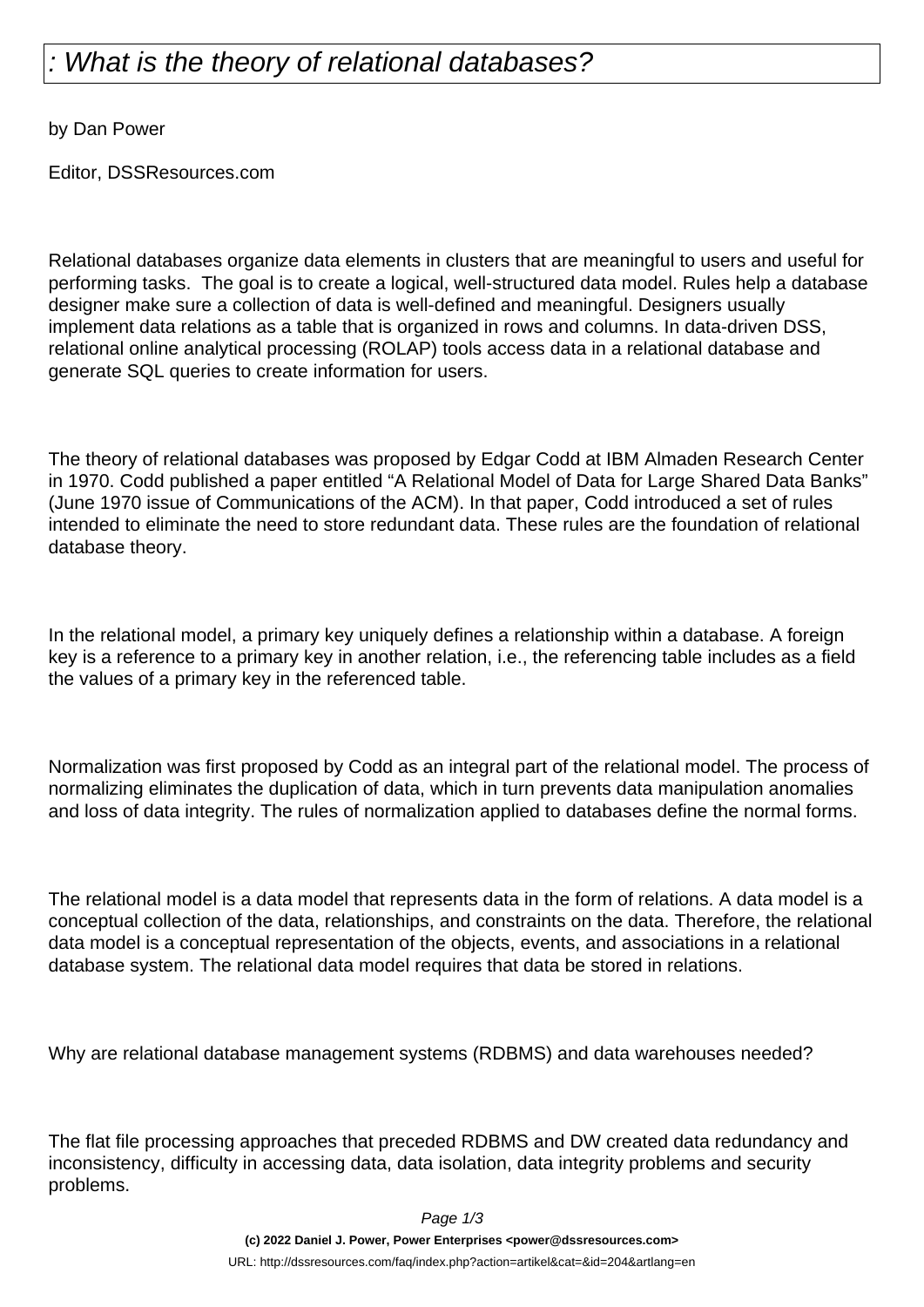## What is the theory of relational databases?

Often the same information was duplicated in several files and all copies may not be updated. Because of the many files it was often necessary to write a new application program to satisfy an ad hoc data request. Because data was in many files often with many file formats, it was difficult to write new application programs. In general it was difficult to enforce or to change integrity constraints with the file-processing approach. Finally, security is difficult to manage with many files and many isolated application programs.

The major purpose of a database system is to provide users with an understandable view of the data. The system hides most details of how data is stored and created and maintained from users. The relational data model describes the organization of the database. It is often created as an entity relationship diagram.

What are the rules? The following rules are modified from Rettig.

1. Eliminate repeating groups of data. Make a separate table for each set of related attributes, and give each table a primary key.

2. Eliminate redundant data. If an attribute depends on only part of a multi-valued key, move it to a separate table.

3. All fields in a relation must be dependent on the primary key. If attributes do not contribute to a description of the key, move them to a separate table.

4. A table should use foreign keys to create relationships. Isolate independent multiple relationships. No table may contain two or more 1:n (one-to-many) or n:m (many-to-many) relationships that are not directly related.

5. Separate logically related many-to-many relationships

Wiorkowski and Kull in the DB2 Design & Development Guide summarize the relational theory and the rules leading to and including the third normal form for creating relations: "**Each attribute must**

Page 2/3

**(c) 2022 Daniel J. Power, Power Enterprises <power@dssresources.com>**

URL: http://dssresources.com/faq/index.php?action=artikel&cat=&id=204&artlang=en